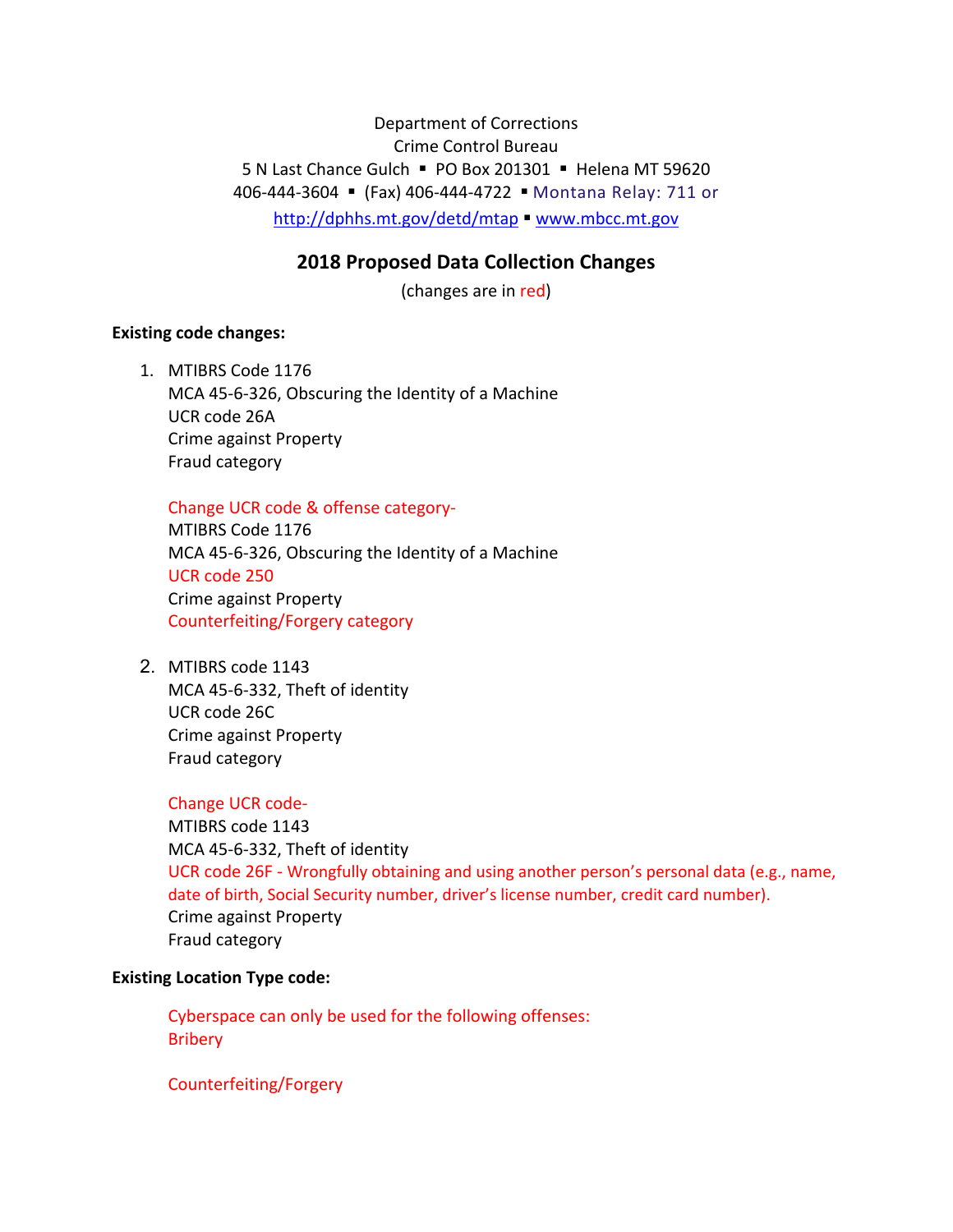#### Embezzlement

Extortion/Blackmail

Destruction/Damage/Vandalism of Property

Drug/Narcotic Violations Drug Equipment Violations

Credit Card/Automated Teller Machine Fraud False Pretenses/Swindle/Confidence Game Identity Theft Hacking/Computer Invasion Impersonation Welfare Fraud Wire Fraud

Betting/Wagering Gambling Equipment Violations Operating/Promoting/Assisting Gambling

Human Trafficking, Commercial Sex Acts Human Trafficking, Involuntary Servitude

Intimidation

Pornography/Obscene Material

Assisting or Promoting Prostitution **Prostitution** Purchasing Prostitution

Stolen Property Offenses

Weapon Law Violations

## **New Codes:**

- 1. MTIBRS code 2178 MCA 61‐8‐411, DUI, marijuana, delta‐9‐THC UCR code 90D Crime against Society DUI category
- 2. MTIBRS code 0442 45‐5‐215, Strangulation of a partner or family member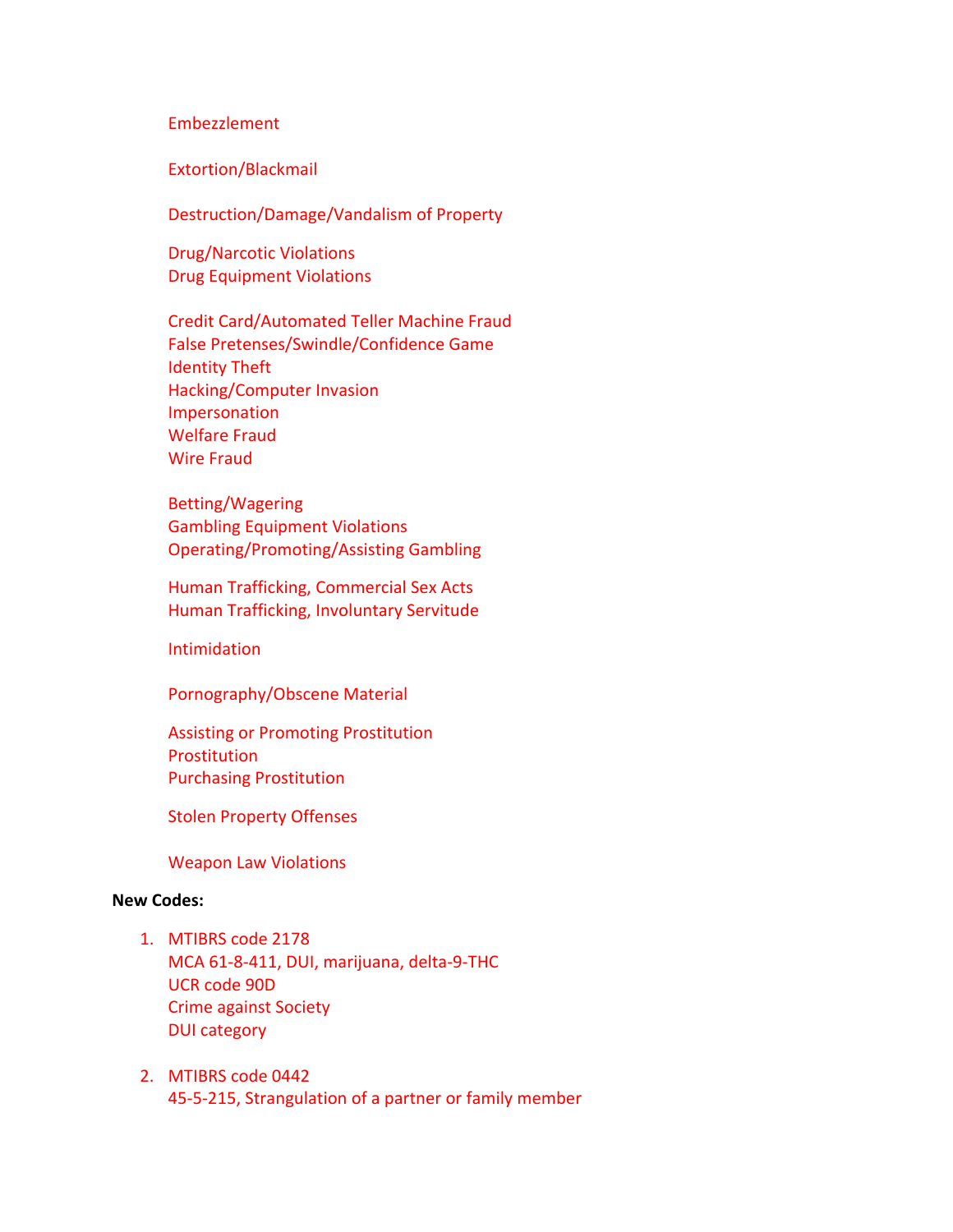UCR code 13A Crime against Person Assault category

3. MTIBRS code 0231

45‐5‐508, Aggravated (use of force) sexual intercourse without consent UCR code 11A Crime against Person Sex Offenses, Forcible

4. MTIBRS code 0836 MCA 45‐5‐201 (1) d, Assault non‐aggravated, reasonable apprehension UCR code 13C Crime against Person Assault category

## **Definitions:**

If any of the following are marked Yes, an explanation needs to be reflected in the narrative.

## Domestic Abuse Related

The use, attempted use, or threatened use of physical force or a weapon; or the use of coercion or intimidation; or committing a crime against property by a current or former spouse, parent, or guardian of the victim; a person with whom the victim shares a child in common; a person who is or has been in a social relationship of a romantic or intimate nature with the victim; a person who is cohabiting with or has cohabited with the victim as a spouse, parent, or guardian; or by a person who is or has been similarly situated to a spouse, parent, or guardian of the victim.

#### Gang Related

A gang is an ongoing organization, association, or group of three or more persons who have a common interest and/or activity characterized by the commission of or involvement in a pattern of criminal or delinquent conduct.

# Gambling Related

Gambling or gambling activity means risking any money, credit, deposit, check, property, or other thing of value for a gain that is contingent in whole or in part upon lot, chance, or the operation of a gambling device or gambling enterprise.

# Mental Health Related

# For OFFENDERS Only:

An offense that has been influenced by or appears to have a behavioral health factor. This might include suicide risk/completion, auditory, visual or other hallucinations, manic or